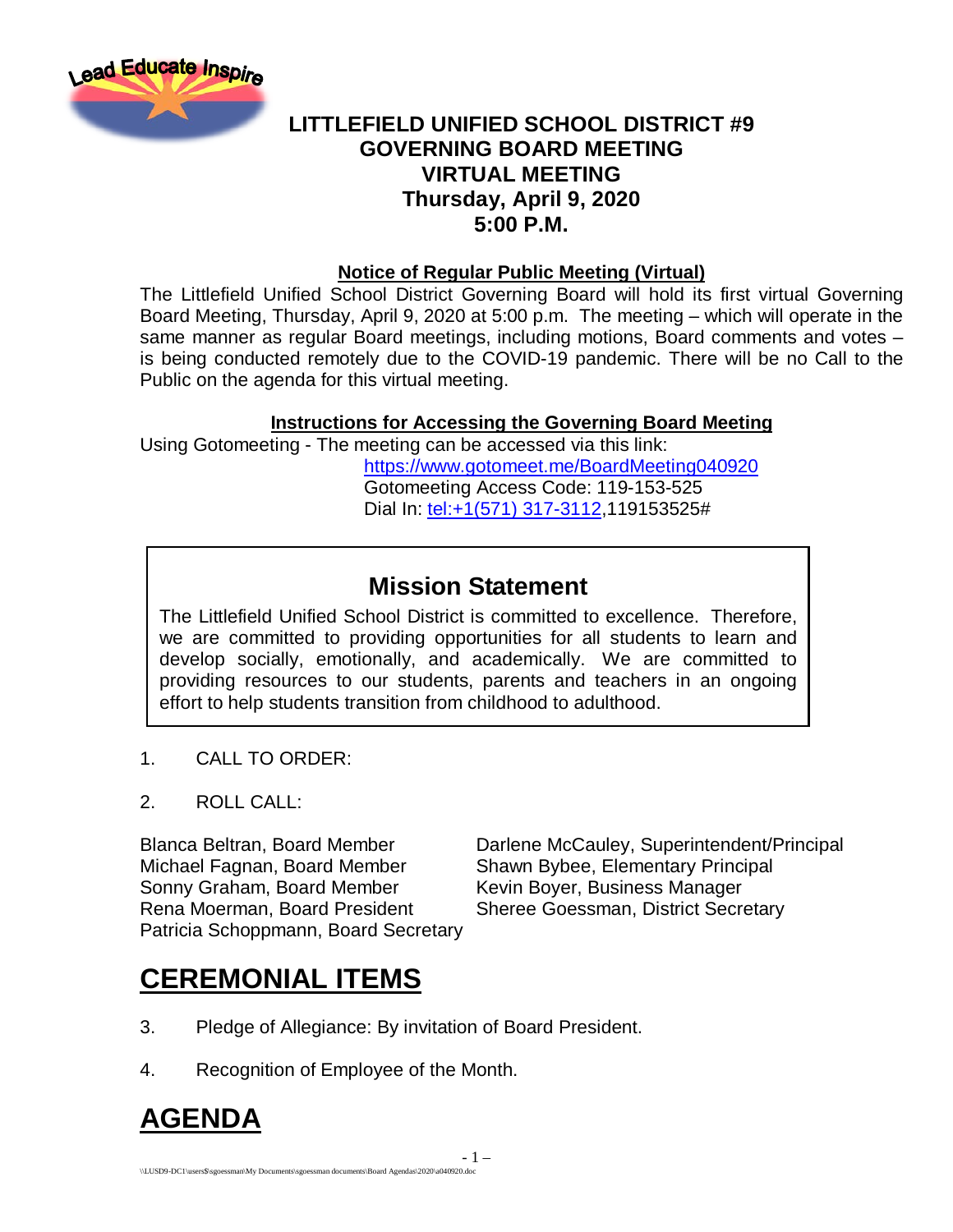

5. Consideration of approval of the April 9, 2020 LUSD9 Board Meeting agenda.

# **PUBLIC COMMENT**

At this time, the public may speak to the Governing Board on topics of concern with the public body's jurisdiction, even if the topic is not specifically included on the agenda. The public must state their full name for the record and will be allowed up to three minutes to address the Governing Board. No action will be taken as a result of public comments. The Board expects that citizens who address the board will present concerns regarding the activities in question rather than make personal attacks upon Board Members, District Personnel or other persons in attendance or absent. In addition, questions or comments on matters that are currently under legal review will not be accepted.

6. Public Comment - EFFECTIVE IMMEDIATELY AND UNTIL FURTHER NOTICE, THE LITTLEFIELD UNIFIED SCHOOL DISTRICT WILL BE ENFORCING THE CENTER FOR DISEASE CONTROL (CDC)'s GUIDANCE TO LIMIT ALL PUBLIC GATHERINGS TO TEN PEOPLE. AS SUCH, THE MEETING WILL BE HELD TELEPHONICALLY/VIRTUAL WITH NO PUBLIC IN-PERSON ATTENDANCE. THERE WILL BE NO CALL TO THE PUBLIC. Reference: Arizona Attorney General's Opinion dated March 13, 2020, re: Concerns Related to Arizona's Open Meeting Law and COVID-19.

## **INFORMATION AND DISCUSSION:**

- 7. Mr. Boyer, Business Manager.
	- a. Student Activity Account Balance.
	- b. Budget Update
	- c. Food Service Financial.
	- d. Auditor General School Spending Report.
	- e. Student Membership Update.
	- f. Other
- 8. Mr. Bybee, Elementary Principal.
	- a. School Update
	- b. Other
- 9. Mrs. McCauley, Superintendent/Principal
	- a. School Update
	- b. School Closure Report.
	- c. Donations
		- a. Charyn McDonell \$270 Volleyball Camp
	- d. Other.
- 10. Board Reports.
	- a. Other
- 11. Update on Old Littlefield School.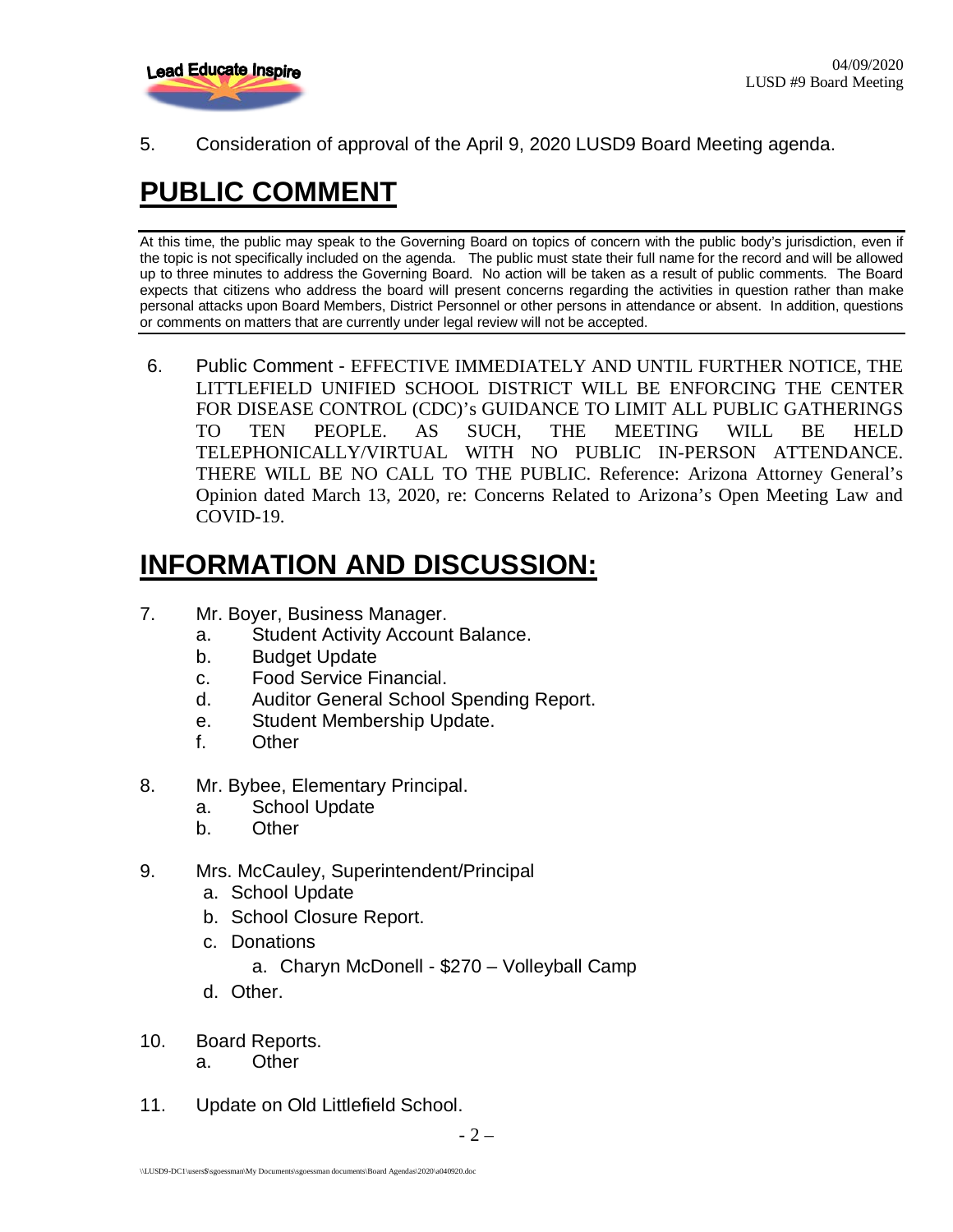

## **CONSENT AGENDA**

Approval of Routine Orders of Business. Documentation concerning the matters on the Consent Agenda may be reviewed at the Littlefield Unified School District Office, located at 3490 East Rio Virgin Road, Beaver Dam, Arizona. Any Board Member may request an item be pulled off the agenda for further discussion.

- 12. Consideration of approval of the March 12, 2020 Regular Meeting Minutes.
- 13. Consideration of approval of Vouchers:
	- a. LUSD9 Payroll Vouchers: 20/2020 and 21/2021.
	- b. LUSD9 Vouchers: 1018 and 1019.
	- c. Stipends Paid
		- i. Shawn Bybee \$200 Non-contracted day 3/20/20

(Members of the public may view the content of the vouchers 24 hours prior to the board meeting in the district office.)

14. Consideration of approval of FY 2019/2020 Certified and Classified Personnel, Substitute Personnel, and Coaches per the attached list, including the following:

| <b>Name</b>    | <b>Position</b> | <b>Effective</b><br><b>Date</b> |
|----------------|-----------------|---------------------------------|
| Adamson, Lauri | School Aide     | 02/18/2020                      |

15. Consideration of the following staff resignations/terminations:

| <b>Name</b>  | <b>Position Location</b>   | Last<br>Dav |
|--------------|----------------------------|-------------|
| West, Ashley | <b>Food Service Worker</b> | 03/23/20    |

16. Consideration of approval of FY 2020/2021 Certified Personnel as per the attached list, including the following:

| <b>Name</b>       | <b>Position</b>                           | <b>Effective</b><br><b>Date</b> |
|-------------------|-------------------------------------------|---------------------------------|
| Allen, Mike       | <b>Elementary Teacher</b>                 | 08/06/2020                      |
| Beig, Kimberly    | <b>SPED Director / Elementary Teacher</b> | 08/06/2020                      |
| Cowley, Ryan      | Jr/Sr High School Teacher                 | 08/06/2020                      |
| Durbin, Leon      | <b>Elementary Teacher</b>                 | 08/08/2020                      |
| Edwards, Cheryl   | Jr/Sr High Teacher                        | 08/06/2020                      |
| Feick, Steve      | Jr/Sr High School Teacher                 | 08/06/2020                      |
| Gonzales, Savanna | <b>Elementary Teacher</b>                 | 08/06/2020                      |
| Granecki, Penny   | <b>Elementary Teacher</b>                 | 08/06/2020                      |
| Hatfield, Clark   | Jr/Sr High Teacher                        | 08/06/2020                      |
| Hoyt, Rex         | <b>Elementary Teacher</b>                 | 08/06/2020                      |
| Knowlden, Jana    | <b>Elementary Teacher</b>                 | 08/06/2020                      |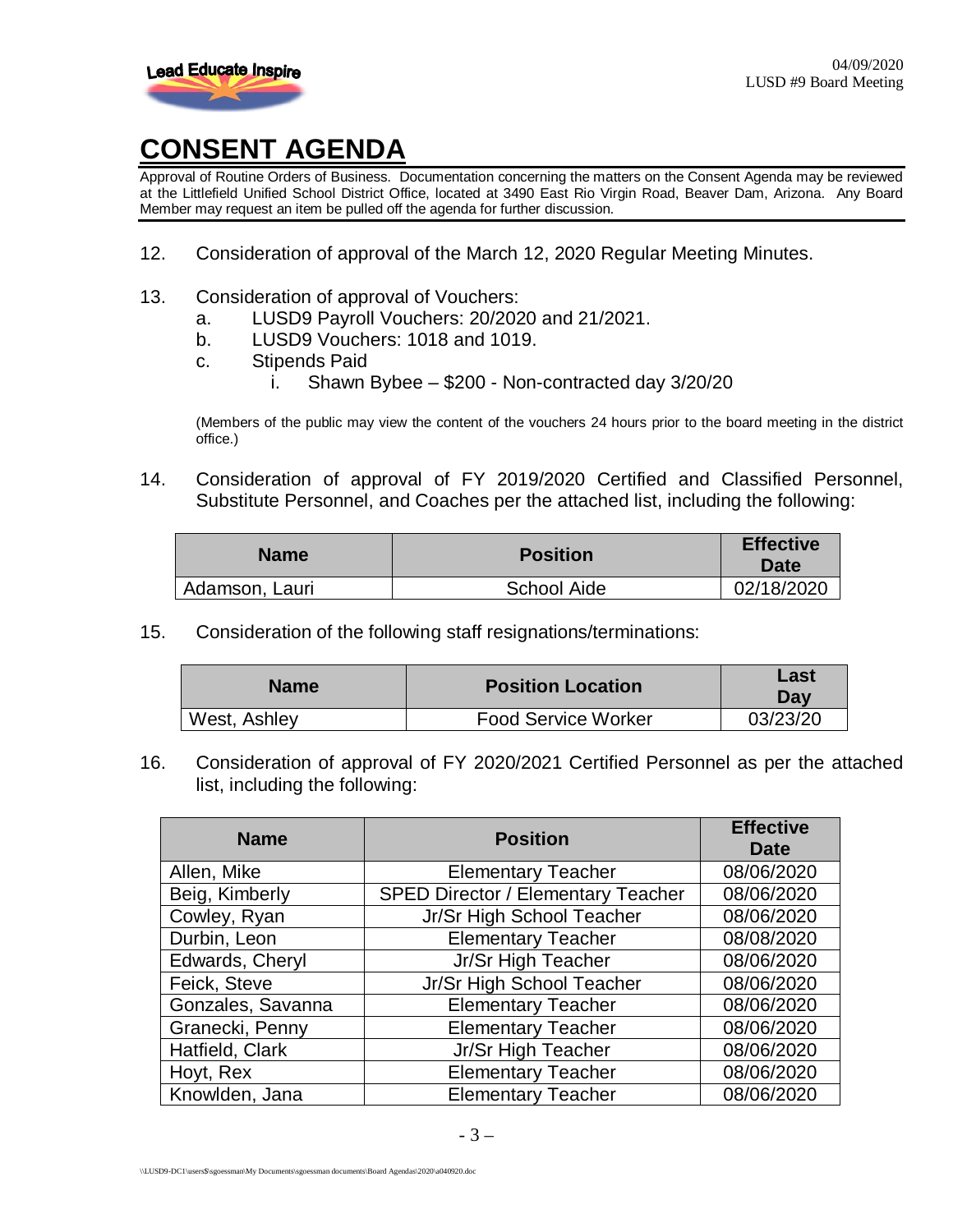| Leany, Kevin          | Jr/Sr High Teacher        | 08/06/2020 |
|-----------------------|---------------------------|------------|
| Lindberg, Christy     | Jr/Sr High Teacher        | 08/06/2020 |
| Lyle, Reanna          | Jr/Sr High School Teacher | 08/06/2020 |
| McMillan, Gareth      | <b>Elementary Teacher</b> | 08/06/2020 |
| Mills, Kim            | Jr/Sr High Teacher        | 08/06/2020 |
| Northington, Courtney | <b>Elementary Teacher</b> | 08/06/2020 |
| Snyder, Tonya         | Jr/Sr High Teacher        | 08/06/2020 |
| Stanfield, Geneane    | <b>Elementary Teacher</b> | 08/06/2020 |
| Wolfe-Perez, Wende    | Counselor                 | 08/06/2020 |
| Wright, Kimberly      | <b>Elementary Teacher</b> | 08/06/2020 |
| Zielaskowski, Mike    | Jr/Sr High School         | 08/06/2020 |
| Zuk, Kortney          | <b>Elementary Teacher</b> | 08/06/2020 |

17. Consideration of approval of FY 2020/2021 Classified Personnel as per the attached list, including the following:

| <b>Name</b>           | <b>Position</b>                  | <b>Effective</b><br><b>Date</b> |
|-----------------------|----------------------------------|---------------------------------|
| Adamson, Lauri        | <b>School Aide</b>               | 08/06/2020                      |
| Avila, Consuelo       | <b>Lead Food Service Worker</b>  | 08/05/2020                      |
| Barber, Wendy         | <b>Bus Driver</b>                | 08/06/2020                      |
| Boutchyard, Deb       | <b>School Aide</b>               | 08/06/2020                      |
| Christensen, Ryan     | Custodian/Maintenance            | 07/01/2020                      |
| Fourman, Christine    | <b>School Aide</b>               | 08/06/2020                      |
| Gasparro, Elaine      | <b>School Aide</b>               | 08/06/2020                      |
| Goessman, Sheree      | <b>District Secretary/HR</b>     | 07/01/2020                      |
| Gonzalez, Jaime       | Maintenance Worker               | 07/01/2020                      |
| Hermosillo, Elizabeth | <b>School Aide</b>               | 08/06/2020                      |
| Hoggard, Celia        | <b>School Aide</b>               | 08/06/2020                      |
| Horton, Rosann        | <b>Bus Driver</b>                | 08/06/2020                      |
| Jones, Melody         | <b>School Aide</b>               | 08/06/2020                      |
| Lee, Fabian           | Custodian                        | 07/01/2020                      |
| Manson, Ashley        | <b>School Aide</b>               | 08/06/2020                      |
| Martinez, Salud       | <b>Elementary Office Manager</b> | 07/13/2020                      |
| Peterson, Mervin      | <b>Bus Driver</b>                | 08/06/2020                      |
| Quezada, Alma         | <b>Food Service Worker</b>       | 08/06/2020                      |
| Reyes-Vasquez, Isabel | <b>School Aide</b>               | 08/06/2020                      |
| Ruth, Chandler        | <b>Accounting Specialist</b>     | 07/01/2020                      |
| Sandoval, Maria       | Jr/Sr High Office Manager        | 07/13/2020                      |
| Stathos, Nick         | <b>Bus Driver</b>                | 08/06/2020                      |
| Torres, Irving        | Custodian                        | 08/06/2020                      |
| Tsinnijinnie, Beverly | <b>Bus Driver/Trainer</b>        | 08/06/2020                      |
| Zaldana, Sonia        | <b>Food Service Worker</b>       | 08/06/2020                      |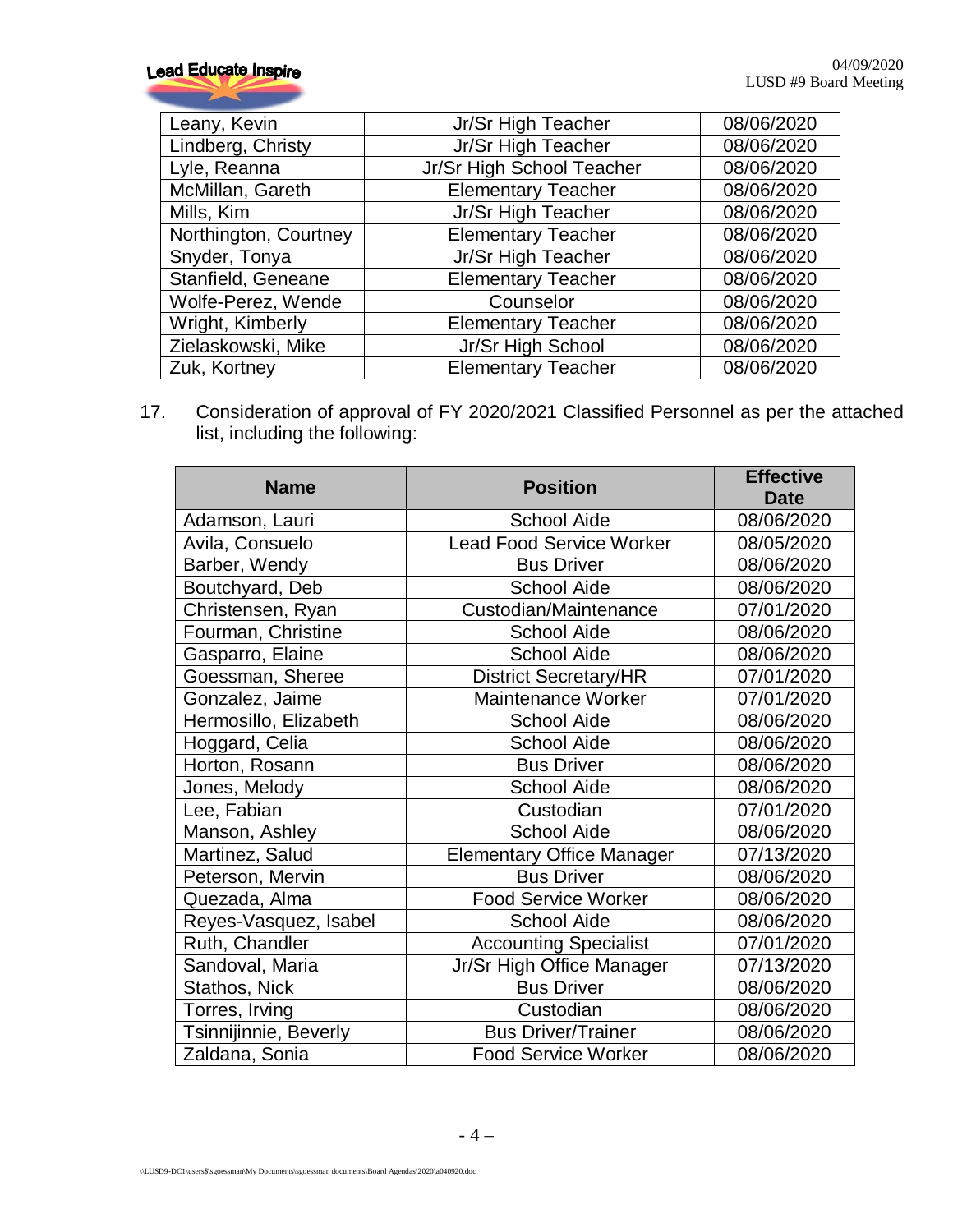

- 18. Consideration of approval of FY 2020/2021 Administrative & Director Personnel Contracts as per the attached list, including the following:
	- a. Shawn Bybee, Elementary Principal.
	- b. Kevin Boyer, Business Manager.
	- c. Darlene McCauley, Superintendent/Secondary Principal
	- d. Rigo Cobian, Director of Facilities and Maintenance.

## **ACTION ITEMS AND/OR DISCUSSION**

- 19. Discussion and clarification on Social/Retreat.
- 20. Consideration of approval of the 2020/2021 Master Calendar.
- 21. Discussion and possible approval of the following FY 2020/2021 Health Insurance Items:
	- a. Discussion and action in adopting the new health insurance for 2020/2021 School Year.
	- b. Review and possible approval of an increase to the District health insurance monthly contribution cap.
- 22. Discussion and possible action of elimination of the July Governing Board meeting.
- 23. Discussion regarding structuring of LUSD Administration.
- 24. Consideration of approval of Student Activity Fees for the 2020/2021 School Year:
	- a. Beaver Dam Jr./Sr. High School in the amount \$25 during Early Registration and \$35 after Early Registration. Also, authorization to allow the School Principal to waive the fees as deemed fit.
	- b. Beaver Dam Elementary School in the amount of \$15 and authorization to allow the School Principal to waive the fees as deemed fit.
- 25. Consideration of approval of increasing the Pay to Play Fee from \$20 to \$25 for the 2020/2021 School Year.
- 26. Consideration of approval of Jr/Sr High School PE Uniform Fee of \$15.00 for the 2020/2021 School Year.
- 27. Discussion regarding new curriculum for the Jr.Sr High School Health Class for the 2020/2021 School Year.
- 28. Consideration of approval of a contract between Littlefield Unified School District and Root For Kids for FY 2020/2021.